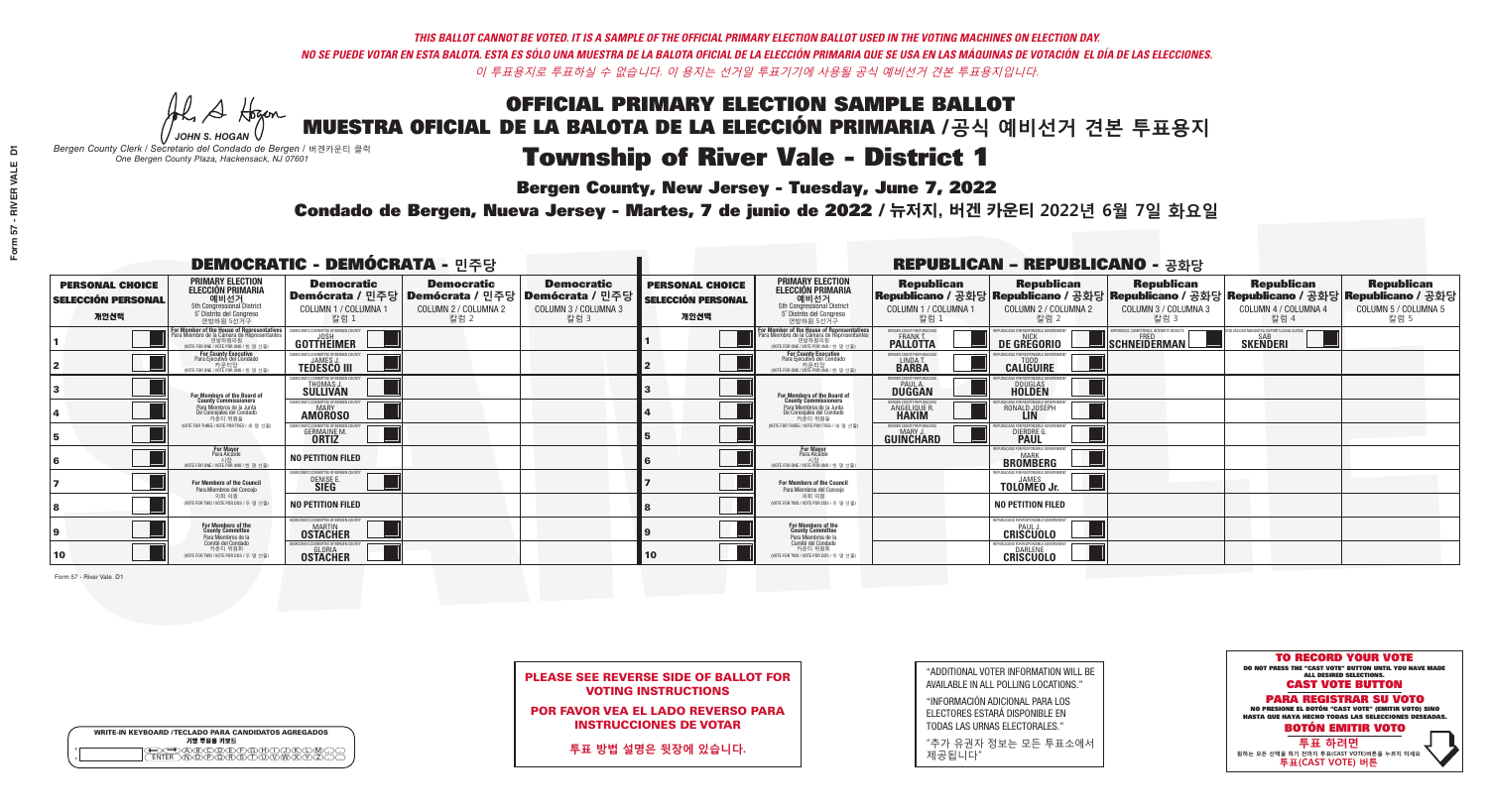**Bergen County, New Jersey - Tuesday, June 7, 2022** 

A Hogan *JOHN S. HOGAN*

| <b>WRITE-IN KEYBOARD /TECLADO PARA CANDIDATOS AGREGADOS</b><br>기명 투표용 키보드 |
|---------------------------------------------------------------------------|
| >@®©®®®®®®©®®<br>`\N\@®@@@\$\D\@\@X                                       |

*Bergen County Clerk / Secretario del Condado de Bergen /* 버겐카운티 클럭 *One Bergen County Plaza, Hackensack, NJ 07601*



PLEASE SEE REVERSE SIDE OF BALLOT FOR VOTING INSTRUCTIONS

POR FAVOR VEA EL LADO REVERSO PARA INSTRUCCIONES DE VOTAR

**투표 방법 설명은 뒷장에 있습니다.**

| "ADDITIONAL VOTER INFORMATION WILL BE |
|---------------------------------------|
| AVAILABLE IN ALL POLLING LOCATIONS."  |

"INFORMACIÓN ADICIONAL PARA LOS ELECTORES ESTARÁ DISPONIBLE EN TODAS LAS URNAS ELECTORALES."

"추가 유권자 정보는 모든 투표소에서 제공됩니다"

Condado de Bergen, Nueva Jersey - Martes, 7 de junio de 2022 / 뉴저지, 버겐 카운티 2022년 6월 7일 화요일 *One Bergen County Plaza, Hackensack, NJ 07601*

| <b>DEMOCRATIC - DEMÓCRATA - 민주당</b>                         |                                                                                                                                                      |                                                                    |                                                                                                        |                                                   |                                                             |                                                                                                                                    |                                                            | <b>REPUBLICAN - REPUBLICANO - 공화당</b>                   |                                                                                                                                                 |                                                   |                                                   |
|-------------------------------------------------------------|------------------------------------------------------------------------------------------------------------------------------------------------------|--------------------------------------------------------------------|--------------------------------------------------------------------------------------------------------|---------------------------------------------------|-------------------------------------------------------------|------------------------------------------------------------------------------------------------------------------------------------|------------------------------------------------------------|---------------------------------------------------------|-------------------------------------------------------------------------------------------------------------------------------------------------|---------------------------------------------------|---------------------------------------------------|
| <b>PERSONAL CHOICE</b><br><b>SELECCIÓN PERSONAL</b><br>개인선택 | <b>PRIMARY ELECTION</b><br>ELECCIÓN PRIMARIA<br>예비선거<br><sub>5th Congressional District</sub><br>5° Distrito del Congreso<br>연방하원 5선거구               | <b>Democratic</b><br>COLUMN 1 / COLUMNA 1<br>칼럼 1                  | <b>Democratic</b><br>│Demócrata / 민주당│Demócrata / 민주당│Demócrata / 민주당│<br>COLUMN 2 / COLUMNA 2<br>칼럼 2 | <b>Democratic</b><br>COLUMN 3 / COLUMNA 3<br>칼럼 3 | <b>PERSONAL CHOICE</b><br><b>SELECCIÓN PERSONAL</b><br>개인선택 | <b>PRIMARY ELECTION</b><br>ELECCIÓN PRIMARIA<br>5th Congressional District<br>5° Distrito del Congreso<br>연방하원 5선거구                | <b>Republican</b><br>COLUMN 1 / COLUMNA 1<br>칼럼 :          | <b>Republican</b><br>COLUMN 2 / COLUMNA 2<br>칼럼 2       | <b>Republican</b><br>│Republicano / 공화당│Republicano / 공화당│Republicano / 공화당│Republicano / 공화당│Republicano / 공화당<br>COLUMN 3 / COLUMNA 3<br>칼럼 3 | <b>Republican</b><br>COLUMN 4 / COLUMNA 4<br>칼럼 4 | <b>Republican</b><br>COLUMN 5 / COLUMNA 5<br>칼럼 5 |
|                                                             | F <b>or Member of the House of Representatives</b><br>Para Miembro de la Cámara de Representantes<br>연방하원의원<br>(VOTE FOR ONE / VOTE POR UNO / 한 명 선출 | DEMOCRATIC COMMITTEE OF BERGEN COUNTY<br>JOSH<br>GOTTHEIMER        |                                                                                                        |                                                   |                                                             | For Member of the House of Representatives<br>Para Miembro de la Cámara de Representantes<br>(VOTE FOR ONE / VOTE POR UNO / 한 명 선출 | BERGEN COUNTY REPUBLICANS<br>FRANK T.<br><b>PALLOTTA</b>   | DE GREGORIO                                             | EXPERIENCE, COMPETENCE, INTEGRITY, RESULTS<br>SCHNEIDERMAN                                                                                      | END VACCINE MANDATES, DEPORT ILLEGAL ALIENS.      |                                                   |
|                                                             | For County Executive<br>Para Ejecutivo del Condado<br>(VOTE FOR ONE / VOTE POR UNO / 한 명 선출)                                                         | <b>JEMOCRATIC COMMITTEE OF BERGEN COUNTY</b><br><b>TEDESCO III</b> |                                                                                                        |                                                   |                                                             | For County Executive<br>Para Ejecutivo del Condado<br>WOTE FOR ONE / VOTE POR UNO / 한 명 선출                                         | BERGEN COUNTY REPUBLICAN<br>LINDA T.                       | <b>CALIGUIRE</b>                                        |                                                                                                                                                 |                                                   |                                                   |
|                                                             | For Members of the Board of<br>County Commissioners                                                                                                  | EMOCRATIC COMMITTEE OF BERGEN COUNT<br>THOMAS J.                   |                                                                                                        |                                                   |                                                             | For Members of the Board of<br>County Commissioners                                                                                | ERGEN COUNTY REPUBLICAN<br><b>PAUL A.</b><br><b>DUGGAN</b> | <b>DOUGLAS</b><br><b>HOLDEN</b>                         |                                                                                                                                                 |                                                   |                                                   |
|                                                             | Para Miembros de la Junta<br>De Concejales del Condado<br>카운티 위원들                                                                                    | <b>EMOCRATIC COMMITTEE OF BEBGEN COUNTY</b><br><b>AMOROSO</b>      |                                                                                                        |                                                   |                                                             | Para Miembros de la Junta<br>De Concejales del Condado<br>카운티 위원들                                                                  | ERGEN COUNTY REPUBLICAN<br><b>ANGELIQUE R<br/>HAKIM</b>    | RONALD JOSEPH<br><b>LIN</b>                             |                                                                                                                                                 |                                                   |                                                   |
|                                                             | (VOTE FOR THREE / VOTE POR TRES / 세 명 선출)                                                                                                            | <b>GERMAINE M.</b>                                                 |                                                                                                        |                                                   |                                                             | (VOTE FOR THREE / VOTE POR TRES / 세 명 선출)                                                                                          | ERGEN COUNTY REPUBLICANS<br>MARY J<br>GUINCHARD            | DIERDRE G                                               |                                                                                                                                                 |                                                   |                                                   |
| 16                                                          | For Mayor<br>Para Alcalde<br>시장<br>(VOTE FOR ONE / VOTE POR UNO / 한 명 선                                                                              | NO PETITION FILED                                                  |                                                                                                        |                                                   |                                                             | For Mayor<br>Para Alcalde<br>(VOTE FOR ONE / VOTE POR UNO / 한 명 선출                                                                 |                                                            | PUBLICANS FOR RESPONSIBLE GOVERNMENT<br><b>BROWBERG</b> |                                                                                                                                                 |                                                   |                                                   |
|                                                             | For Members of the Council<br>Para Miembros del Conceio                                                                                              | EMOCRATIC COMMITTEE OF BERGEN COUN'<br>DENISE E                    |                                                                                                        |                                                   |                                                             | For Members of the Council<br>Para Miembros del Concejo                                                                            |                                                            | <b>TOLOMEO Jr.</b>                                      |                                                                                                                                                 |                                                   |                                                   |
|                                                             | 의회 의원<br>(VOTE FOR TWO / VOTE POR DOS / 두 명 선출)                                                                                                      | NO PETITION FILED                                                  |                                                                                                        |                                                   |                                                             | 의회 의원<br>NOTE FOR TWO / VOTE POR DOS / 두 명 선출)                                                                                     |                                                            | <b>NO PETITION FILED</b>                                |                                                                                                                                                 |                                                   |                                                   |
|                                                             | For Members of the<br>County Committee<br>Para Miembros de la<br>Comité del Condado                                                                  | <b>NO PETITION FILED</b>                                           |                                                                                                        |                                                   |                                                             | For Members of the<br>County Committee<br>Para Miembros de la<br>Comité del Condado                                                |                                                            | <b>NO PETITION FILED</b>                                |                                                                                                                                                 |                                                   |                                                   |
| 10                                                          | 카운티 위원회<br>(VOTE FOR TWO / VOTE POR DOS / 두 명 선출)                                                                                                    | <b>NO PETITION FILED</b>                                           |                                                                                                        |                                                   | 10 <sup>°</sup>                                             | 카운티 위원회<br>(VOTE FOR TWO / VOTE POR DOS / 두 명 선출)                                                                                  |                                                            | <b>NO PETITION FILED</b>                                |                                                                                                                                                 |                                                   |                                                   |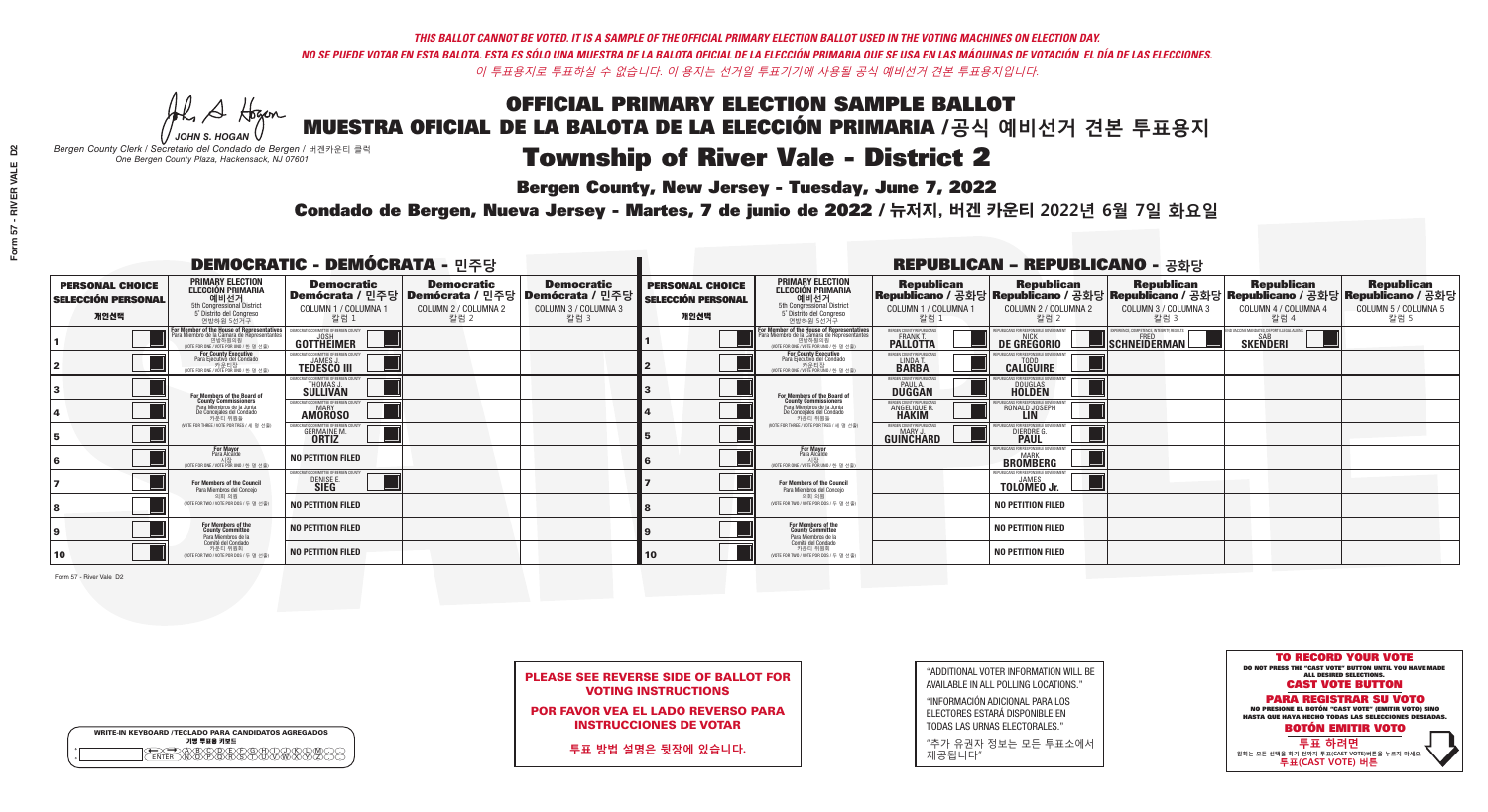**Bergen County, New Jersey - Tuesday, June 7, 2022** 

A Hogan *JOHN S. HOGAN*

| <b>WRITE-IN KEYBOARD /TECLADO PARA CANDIDATOS AGREGADOS</b><br>기명 투표용 키보드 |  |
|---------------------------------------------------------------------------|--|
| X <del>I</del> DA(B)C)(D)E)(F)(G)(H)(T)<br><u> አሸነቅ አማር አፈ</u>            |  |

| <b>PLEASE SEE REVERSE SIDE OF BALLOT FOR</b> |  |
|----------------------------------------------|--|
| <b>VOTING INSTRUCTIONS</b>                   |  |

*Bergen County Clerk / Secretario del Condado de Bergen /* 버겐카운티 클럭 *One Bergen County Plaza, Hackensack, NJ 07601*

Condado de Bergen, Nueva Jersey - Martes, 7 de junio de 2022 / 뉴저지, 버겐 카운티 2022년 6월 7일 화요일 *One Bergen County Plaza, Hackensack, NJ 07601*



POR FAVOR VEA EL LADO REVERSO PARA INSTRUCCIONES DE VOTAR

**투표 방법 설명은 뒷장에 있습니다.**

| "ADDITIONAL VOTER INFORMATION WILL BE |
|---------------------------------------|
| AVAILABLE IN ALL POLLING LOCATIONS."  |

"INFORMACIÓN ADICIONAL PARA LOS ELECTORES ESTARÁ DISPONIBLE EN TODAS LAS URNAS ELECTORALES."

"추가 유권자 정보는 모든 투표소에서 제공됩니다"

| <b>DEMOCRATIC - DEMÓCRATA - 민주당</b>                         |                                                                                                                                               |                                                                     |                                                                                                        |                                                   |                                                             |                                                                                                                                                       |                                                                | <b>REPUBLICAN - REPUBLICANO - 공화당</b>                         |                                                                                                                                                 |                                                   |                                                   |
|-------------------------------------------------------------|-----------------------------------------------------------------------------------------------------------------------------------------------|---------------------------------------------------------------------|--------------------------------------------------------------------------------------------------------|---------------------------------------------------|-------------------------------------------------------------|-------------------------------------------------------------------------------------------------------------------------------------------------------|----------------------------------------------------------------|---------------------------------------------------------------|-------------------------------------------------------------------------------------------------------------------------------------------------|---------------------------------------------------|---------------------------------------------------|
| <b>PERSONAL CHOICE</b><br><b>SELECCIÓN PERSONAL</b><br>개인선택 | <b>PRIMARY ELECTION</b><br>ELECCIÓN PRIMARIA<br>예비선거<br><sub>5th Congressional District</sub><br>5° Distrito del Congreso<br>연방하원 5선거구        | <b>Democratic</b><br>COLUMN 1 / COLUMNA 1<br>칼럼 :                   | <b>Democratic</b><br>│Demócrata / 민주당│Demócrata / 민주당│Demócrata / 민주당│<br>COLUMN 2 / COLUMNA 2<br>칼럼 2 | <b>Democratic</b><br>COLUMN 3 / COLUMNA 3<br>칼럼 3 | <b>PERSONAL CHOICE</b><br><b>SELECCIÓN PERSONAL</b><br>개인선택 | <b>PRIMARY ELECTION</b><br>ELECCIÓN PRIMARIA<br>5th Congressional District<br>5° Distrito del Congreso<br>연방하원 5선거구                                   | <b>Republican</b><br>COLUMN 1 / COLUMNA 1<br>칼럼                | <b>Republican</b><br>COLUMN 2 / COLUMNA 2<br>칼럼 2             | <b>Republican</b><br>│Republicano / 공화당│Republicano / 공화당│Republicano / 공화당│Republicano / 공화당│Republicano / 공화당<br>COLUMN 3 / COLUMNA 3<br>칼럼 3 | <b>Republican</b><br>COLUMN 4 / COLUMNA 4<br>칼럼 4 | <b>Republican</b><br>COLUMN 5 / COLUMNA 5<br>칼럼 5 |
|                                                             | For Member of the House of Representatives<br>Para Miembro de la Cámara de Representantes<br>연방하원의원<br>(VOTE FOR ONE / VOTE POR UNO / 한 명 선출) | GOTTHEIMER                                                          |                                                                                                        |                                                   |                                                             | .<br>F <mark>or Member of the House of Representatives</mark><br>Para Miembro de la Cámara de Representantes<br>NOTE FOR ONE / VOTE POR UNO / 한 명 선출) | ERGEN COUNTY REPUBLICANS<br><b>FRANK T.</b><br><b>PALLOTTA</b> | DE GREGORIO                                                   | SCHNEIDERMAN                                                                                                                                    | <b>SKENDERI</b>                                   |                                                   |
|                                                             | <b>For County Executive</b><br>Para Ejecutivo del Condado<br>(VOTE FOR ONE / VOTE POR UNO / 한 명 선출)                                           | DEMOCRATIC COMMITTEE OF RERGEN COUNTY<br><b>TEDESCO III</b>         |                                                                                                        |                                                   |                                                             | <b>For County Executive</b><br>Para Ejecutivo del Condado<br>. 카운티장<br>(VOTE FOR ONE / VOTE POR UNO / 한 명 선출)                                         | BERGEN COUNTY REPUBLICAN<br>LINDA T.                           | <b>CALIGUIRE</b>                                              |                                                                                                                                                 |                                                   |                                                   |
|                                                             | <b>For Members of the Board of<br/>County Commissioners</b>                                                                                   | MOCRATIC COMMITTEE OF BEBGEN COUN<br>THOMAS J.                      |                                                                                                        |                                                   |                                                             | For Members of the Board of<br>County Commissioners                                                                                                   | ERGEN COUNTY REPUBLICAN<br><b>PAUL A.</b><br><b>DUGGAN</b>     | <b>DOUGLAS</b>                                                |                                                                                                                                                 |                                                   |                                                   |
|                                                             | Para Miembros de la Junta<br>De Concejales del Condado<br>카우티 위원들                                                                             | MOCRATIC COMMITTEE OF RERGEN COUNTY<br><b>AMOROSO</b>               |                                                                                                        |                                                   |                                                             | Para Miembros de la Junta<br>De Concejales del Condado<br>카운티 위원들                                                                                     | ERGEN COUNTY REPUBLICAN<br><b>ANGELIQUE F</b><br><b>HAKIM</b>  | RONALD JOSEPH                                                 |                                                                                                                                                 |                                                   |                                                   |
|                                                             | NOTE FOR THREE / VOTE POR TRES / 세 명 선출)                                                                                                      | CRATIC COMMITTEE OF BERGEN CI<br><b>GERMAINE M.</b><br><b>ORTIZ</b> |                                                                                                        |                                                   |                                                             | (VOTE FOR THREE / VOTE POR TRES / 세 명 선출)                                                                                                             | ERGEN COUNTY REPUBLICANS<br>MARY.<br><b>GUINCHARD</b>          | <b>DIERDRE G</b><br><b>PAUL</b>                               |                                                                                                                                                 |                                                   |                                                   |
| 16                                                          | For Mayor<br>Para Alcalde<br>시장<br>(VOTE FOR ONE / VOTE POR UNO / 한 명 산                                                                       | NO PETITION FILED                                                   |                                                                                                        |                                                   |                                                             | <b>For Mayor</b><br>Para Alcalde<br>(VOTE FOR ONE / VOTE POR UNO / 한 명 ·                                                                              |                                                                | <b>UBLICANS FOR RESPONSIBLE GOVERNMENT</b><br><b>BROWBERG</b> |                                                                                                                                                 |                                                   |                                                   |
|                                                             | For Members of the Council<br>Para Miembros del Conceio                                                                                       | <b>EMOCRATIC COMMITTEE OF BERGEN COUNT</b><br>DENISE E              |                                                                                                        |                                                   |                                                             | For Members of the Council<br>Para Miembros del Conceio                                                                                               |                                                                | <b>TOLOMEO Jr.</b>                                            |                                                                                                                                                 |                                                   |                                                   |
|                                                             | 의회 의원<br>(VOTE FOR TWO / VOTE POR DOS / 두 명 선출)                                                                                               | <b>NO PETITION FILED</b>                                            |                                                                                                        |                                                   |                                                             | 의회 의원<br>NOTE FOR TWO / VOTE POR DOS / 두 명 선출)                                                                                                        |                                                                | <b>NO PETITION FILED</b>                                      |                                                                                                                                                 |                                                   |                                                   |
|                                                             | For Members of the<br>County Committee<br>Para Miembros de la                                                                                 | <b>NO PETITION FILED</b>                                            |                                                                                                        |                                                   |                                                             | For Members of the<br>County Committee<br>Para Miembros de la<br>Comité del Condado                                                                   |                                                                | EPUBLICANS FOR RESPONSIBLE GOVERNMENT<br>BROMBERG             |                                                                                                                                                 |                                                   |                                                   |
| 10                                                          | Comité del Condado<br>카운티 위원회<br>(VOTE FOR TWO / VOTE POR DOS / 두 명 선출)                                                                       | <b>NO PETITION FILED</b>                                            |                                                                                                        |                                                   | 10                                                          | 카운티 위원회<br>(VOTE FOR TWO / VOTE POR DOS / 두 명 선출)                                                                                                     |                                                                | <b>NO PETITION FILED</b>                                      |                                                                                                                                                 |                                                   |                                                   |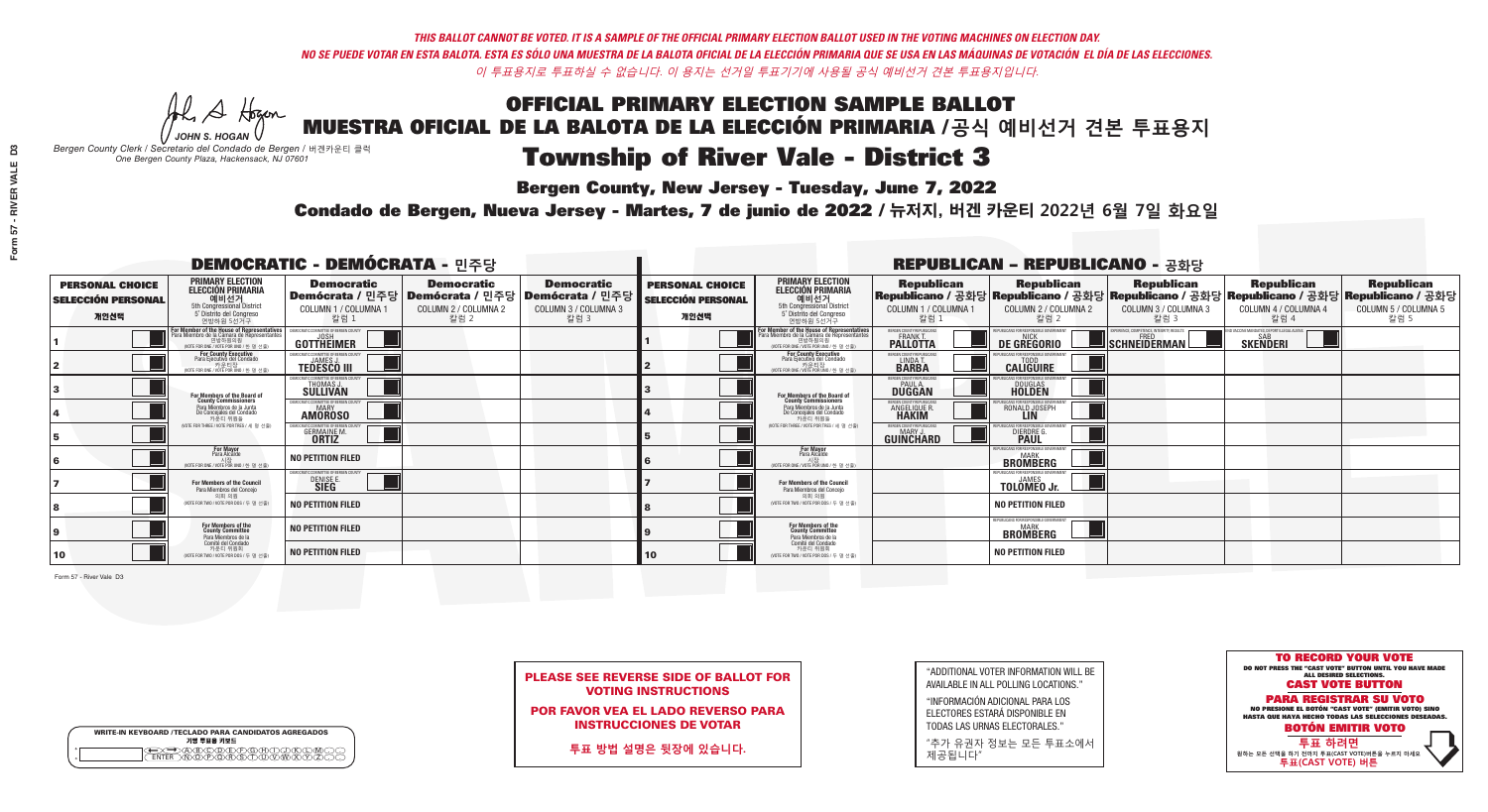A Hogan

| <b>WRITE-IN KEYBOARD /TECLADO PARA CANDIDATOS AGREGADOS</b><br>기명 투표용 키보드 |  |
|---------------------------------------------------------------------------|--|
| ABODE E G A DJ<br>NOPORSTUVNI                                             |  |

## OFFICIAL PRIMARY ELECTION SAMPLE BALLOT MUESTRA OFICIAL DE LA BALOTA DE LA ELECCIÓN PRIMARIA /**공식 예비선거 견본 투표용지**

# Township of River Vale - District 4

**Bergen County, New Jersey - Tuesday, June 7, 2022** 

*JOHN S. HOGAN Bergen County Clerk / Secretario del Condado de Bergen /* 버겐카운티 클럭 *One Bergen County Plaza, Hackensack, NJ 07601*



PLEASE SEE REVERSE SIDE OF BALLOT FOR VOTING INSTRUCTIONS

POR FAVOR VEA EL LADO REVERSO PARA INSTRUCCIONES DE VOTAR

**투표 방법 설명은 뒷장에 있습니다.**

| "ADDITIONAL VOTER INFORMATION WILL BE |
|---------------------------------------|
| AVAILABLE IN ALL POLLING LOCATIONS."  |

"INFORMACIÓN ADICIONAL PARA LOS ELECTORES ESTARÁ DISPONIBLE EN TODAS LAS URNAS ELECTORALES."

"추가 유권자 정보는 모든 투표소에서 제공됩니다"

Condado de Bergen, Nueva Jersey - Martes, 7 de junio de 2022 / 뉴저지, 버겐 카운티 2022년 6월 7일 화요일 *One Bergen County Plaza, Hackensack, NJ 07601*

| <b>DEMOCRATIC - DEMÓCRATA - 민주당</b>                         |                                                                                                                                                       |                                                                    |                                                                                                        | <b>REPUBLICAN - REPUBLICANO - 공화당</b>             |                                                             |                                                                                                                                               |                                                            |                                                        |                                                                                                                                                 |                                                               |                                                   |
|-------------------------------------------------------------|-------------------------------------------------------------------------------------------------------------------------------------------------------|--------------------------------------------------------------------|--------------------------------------------------------------------------------------------------------|---------------------------------------------------|-------------------------------------------------------------|-----------------------------------------------------------------------------------------------------------------------------------------------|------------------------------------------------------------|--------------------------------------------------------|-------------------------------------------------------------------------------------------------------------------------------------------------|---------------------------------------------------------------|---------------------------------------------------|
| <b>PERSONAL CHOICE</b><br><b>SELECCIÓN PERSONAL</b><br>개인선택 | <b>PRIMARY ELECTION</b><br>ELECCIÓN PRIMARIA<br>예비선거<br><sub>5th Congressional District</sub><br>5° Distrito del Congreso<br>연방하원 5선거구                | <b>Democratic</b><br>COLUMN 1 / COLUMNA 1<br>칼럼 1                  | <b>Democratic</b><br>│Demócrata / 민주당│Demócrata / 민주당│Demócrata / 민주당│<br>COLUMN 2 / COLUMNA 2<br>칼럼 2 | <b>Democratic</b><br>COLUMN 3 / COLUMNA 3<br>칼럼 3 | <b>PERSONAL CHOICE</b><br><b>SELECCIÓN PERSONAL</b><br>개인선택 | <b>PRIMARY ELECTION</b><br>ELECCIÓN PRIMARIA<br>5th Congressional District<br>5° Distrito del Congreso<br>연방하원 5선거구                           | <b>Republican</b><br>COLUMN 1 / COLUMNA 1<br>칼럼            | <b>Republican</b><br>COLUMN 2 / COLUMNA 2<br>칼럼 2      | <b>Republican</b><br>│Republicano / 공화당│Republicano / 공화당│Republicano / 공화당│Republicano / 공화당│Republicano / 공화당<br>COLUMN 3 / COLUMNA 3<br>칼럼 3 | <b>Republican</b><br>COLUMN 4 / COLUMNA 4<br>칼럼 4             | <b>Republican</b><br>COLUMN 5 / COLUMNA 5<br>칼럼 5 |
|                                                             | F <b>or Member of the House of Representatives</b><br>Para Miembro de la Cámara de Representantes<br>연방하원의원<br>(VOTE FOR ONE / VOTE POR UNO / 한 명 선출) | DEMOCRATIC COMMITTEE OF BERGEN COUNTY<br>GOTTHEIMER                |                                                                                                        |                                                   |                                                             | For Member of the House of Representatives<br>Para Miembro de la Cámara de Representantes<br>연방하원의원<br>(VOTE FOR ONE / VOTE POR UNO / 한 명 선출) | BERGEN COUNTY REPUBLICANS<br><b>PALLOTTA</b>               | DE GREGORIO                                            | EXPERIENCE, COMPETENCE, INTEGRITY, RESULTS<br>SCHNEIDERMAN                                                                                      | ND VACCINE MANDATES, DEPORT ILLEGAL AUENS.<br>SAB<br>SKENDERI |                                                   |
|                                                             | For County Executive<br>Para Ejecutivo del Condado<br>(VOTE FOR ONE / VOTE POR UNO / 한 명 선출)                                                          | <b>JEMOCRATIC COMMITTEE OF BERGEN COUNTY</b><br><b>TEDESCO III</b> |                                                                                                        |                                                   |                                                             | For County Executive<br>Para Ejecutivo del Condado<br>WOTE FOR ONE / VOTE POR UNO / 한 명 선출                                                    | BERGEN COUNTY REPUBLICAN<br>LINDA T.                       | <b>CALIGUIRE</b>                                       |                                                                                                                                                 |                                                               |                                                   |
|                                                             | For Members of the Board of<br>County Commissioners                                                                                                   | EMOCRATIC COMMITTEE OF BERGEN COUNT<br>THOMAS J.                   |                                                                                                        |                                                   |                                                             | For Members of the Board of<br>County Commissioners                                                                                           | ERGEN COUNTY REPUBLICAN<br><b>PAUL A.</b><br><b>DUGGAN</b> | <b>DOUGLAS</b><br><b>HOLDEN</b>                        |                                                                                                                                                 |                                                               |                                                   |
|                                                             | Para Miembros de la Junta<br>De Concejales del Condado<br>카운티 위원들                                                                                     | MOCRATIC COMMITTEE OF BERGEN COUNTY<br><b>AMOROSO</b>              |                                                                                                        |                                                   |                                                             | Para Miembros de la Junta<br>De Concejales del Condado<br>카우티 위원들                                                                             | ERGEN COUNTY REPUBLICAN<br><b>ANGELIQUE R<br/>HAKIM</b>    | RONALD JOSEPH<br><b>LIN</b>                            |                                                                                                                                                 |                                                               |                                                   |
|                                                             | (VOTE FOR THREE / VOTE POR TRES / 세 명 선출)                                                                                                             | <b>GERMAINE M.</b><br><b>ORTIZ</b>                                 |                                                                                                        |                                                   |                                                             | (VOTE FOR THREE / VOTE POR TRES / 세 명 선출)                                                                                                     | ERGEN COUNTY REPUBLICANS<br>MARY.<br><b>GUINCHARD</b>      | <b>DIERDRE G</b><br><b>PAUL</b>                        |                                                                                                                                                 |                                                               |                                                   |
| 16                                                          | For Mayor<br>Para Alcalde<br>시장<br>(VOTE FOR ONE / VOTE POR UNO / 한 명 선                                                                               | NO PETITION FILED                                                  |                                                                                                        |                                                   |                                                             | <b>For Mayor</b><br>Para Alcalde<br>(VOTE FOR ONE / VOTE POR UNO / 한 명 ·                                                                      |                                                            | PUBLICANS FOR RESPONSIBLE GOVERNMEN<br><b>BROWBERG</b> |                                                                                                                                                 |                                                               |                                                   |
|                                                             | For Members of the Council<br>Para Miembros del Conceio                                                                                               | EMOCRATIC COMMITTEE OF BERGEN COUN'<br>DENISE E                    |                                                                                                        |                                                   |                                                             | For Members of the Council<br>Para Miembros del Concejo                                                                                       |                                                            | <b>TOLOMEO Jr.</b>                                     |                                                                                                                                                 |                                                               |                                                   |
|                                                             | 의회 의원<br>(VOTE FOR TWO / VOTE POR DOS / 두 명 선출)                                                                                                       | <b>NO PETITION FILED</b>                                           |                                                                                                        |                                                   |                                                             | 의회 의원<br>NOTE FOR TWO / VOTE POR DOS / 두 명 선출)                                                                                                |                                                            | <b>NO PETITION FILED</b>                               |                                                                                                                                                 |                                                               |                                                   |
|                                                             | For Members of the<br>County Committee<br>Para Miembros de la<br>Comité del Condado                                                                   | <b>NO PETITION FILED</b>                                           |                                                                                                        |                                                   |                                                             | For Members of the<br>County Committee<br>Para Miembros de la<br>Comité del Condado                                                           |                                                            | <b>NO PETITION FILED</b>                               |                                                                                                                                                 |                                                               |                                                   |
| 10                                                          | 카운티 위원회<br>(VOTE FOR TWO / VOTE POR DOS / 두 명 선출)                                                                                                     | <b>NO PETITION FILED</b>                                           |                                                                                                        |                                                   | 10                                                          | 카운티 위원회<br>(VOTE FOR TWO / VOTE POR DOS / 두 명 선출)                                                                                             |                                                            | <b>NO PETITION FILED</b>                               |                                                                                                                                                 |                                                               |                                                   |